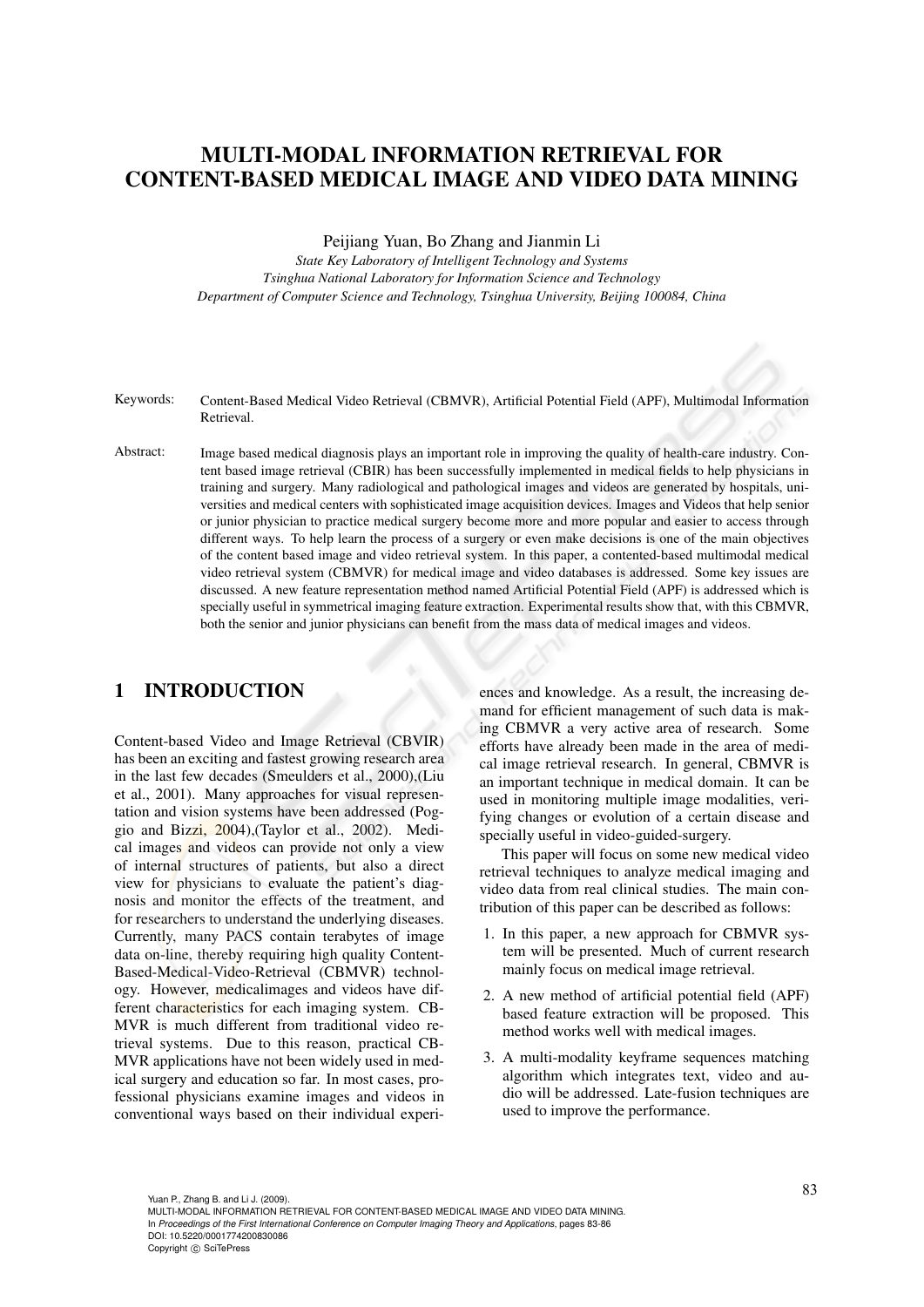### 2 MOTIVATION

The main purpose of this work is to design a multimodality CBMVR system by integrating the text, video and audio that realizes the greatest possible benefit from gathering, indexing, communicating, managing, and archiving multimedia data to provide a reliable health-care delivery, medical education, and medical research platform. Medical video retrieval can be useful as a training tool for medical students and physicians in education for detecting the evolution of diseases and for research purposes. For instance. Given a CBMVR system, the senior or junior physicians can benefit from the system both in decision-making and surgery training.

Most current CBMVR methodologies are based on a specific image modality, for example, global features such as color and texture and regional features or local features. To build a practical computer aided diagnostic system, all the relevant technologies, multimodality technologies especially the most successful text retrieval, audio and video technologies need to be integrated in an inter-operable manner. Fig. 1 gave a lymphoma surgery example where the physicians need to know the current status of the lymphoma disease from thousands of CT and MRI images. From Fig.1, we can see that, medical images share some unified features and quite different from everyday images and videos.

### 3 RELATED WORK

Some projects for the use of content-based image retrieval methods in the medical domain in general have been addressed from the literature (Orphanoudakis et al., 1994). In (Bucci et al., 1996), CBIR is proposed in the context of a case database containing images and attached case descriptions. A medical reference database was described within a teaching file assistant in (Squire et al., 1999). However, the used visual features are not well defined. An on-line pathology atlas uses the search-by-similarity paradigm in (Cord et al., 2003), (Cai et al., 2001), (Muller et al., 2004), (Kim and Vasudev, 2005), (Tagare et al., 1997).

In general, there are two major approaches of image data description and retrieval in the literature: the metadata oriented and the content-based oriented. However, these known systems mainly focus on retrieval by image and give less or no emphasis to the role of medical video retrieval. CBMVR has not been well addressed.



Figure 1: Different evolution status of lymphoma with grayscale and color CT and MRI images.



Figure 2: The architecture of the CBMVR system (ASR: Automatic Speech Recognition).

## 4 OUR APPROACH

We aim at building a multi-modality CBMVR system that can benefit from gathering, indexing, communicating, managing, and archiving multimedia data to provide a reliable healthcare solution, medical education, and medical research platform that can be used for surgery and training. The fundamental features of this CBMVR can be listed as follows:

- The feature description of the image contents should be strong, robust and scalable for different sizes of images and videos.
- The system should be fast or even real-time since some applications need immediate response.

In this case, low-level features like color, texture features are suitable in CBMVR. Use of automatic video retrieval techniques such as text, images, concepts, audio and other modes respectively, the ultimate result of retrieval sequence can be achieved by integration of all the modalities. In addition, by using weighted configuration, automatic classification based on the results of the different modal integration can bring very good results performance. Fig. 2 gives the architecture of the CBMVR system.

The system mainly has three parts: the query, the database and the fusion results. As mentioned above,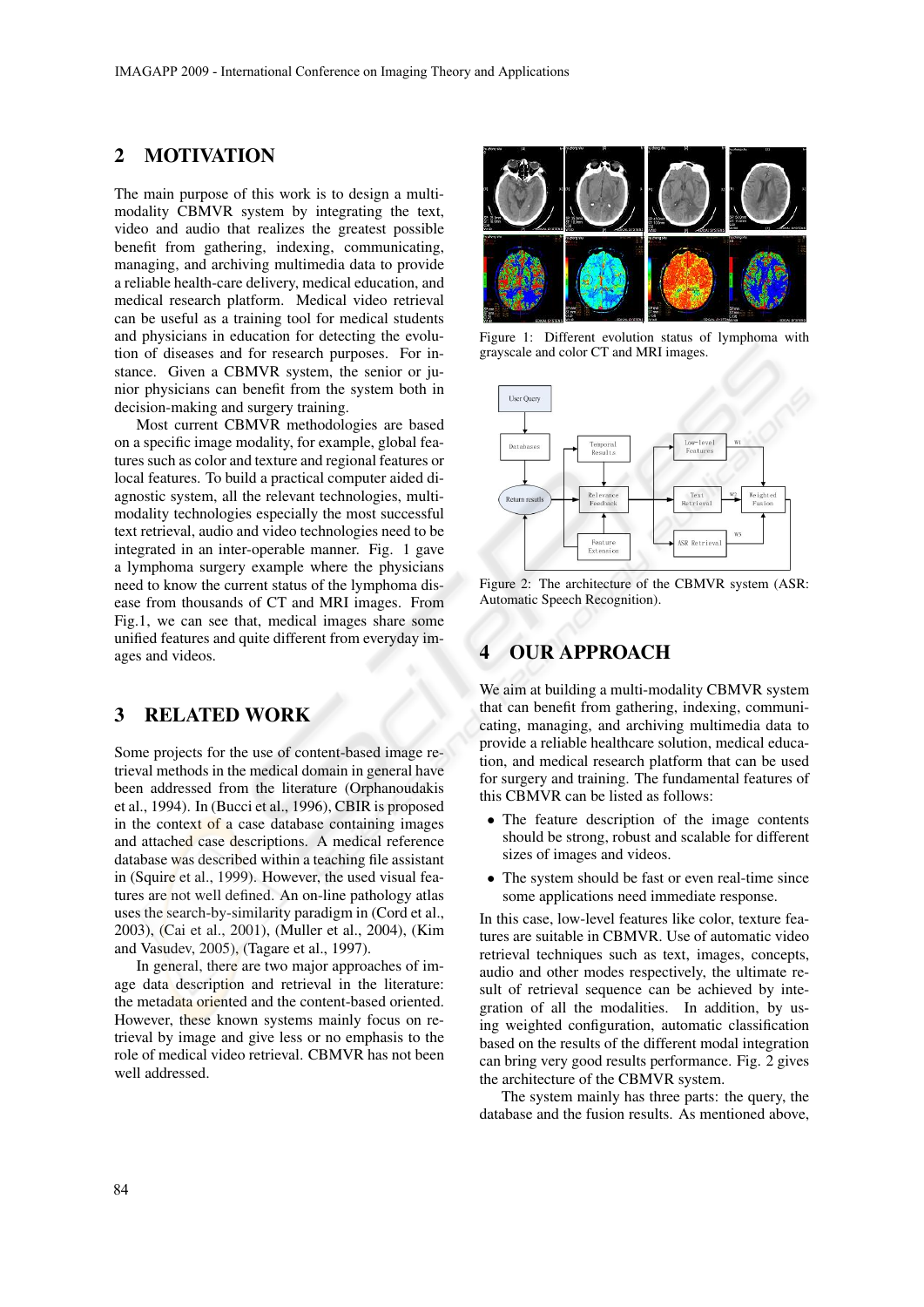

Figure 3: Features of an Ultrasound image (a) the 3\*3 matrix representation(b) the average values of each block).



Figure 4: Feature space in artificial potential field.

the features of each keyframe should be robust and not dependent on the image style, for instance, the features can be used in CT, MRI, PET and Ultrasound respectively. Here we choose low-level feature.

The above features are easily to use and robust. The performance, however, sometimes is not very good since the feature space is not salient in many situations. For instance, in an Ultrasound video or MRI video, the grayscale feature space is usually flat. The MAP (minimum average precision) can be low. To solve this problem, we propose a new method which has been successfully implemented in robotics: the artificial potential field.

Potential field methods were addressed for obstacle avoidance in (Khatib and Maitre, 1978). The obstacles were represented as zero level surfaces of scalar valued analytic functions, i.e.  $f(x, y; z) = 0$ . In this case, we can define an arbitrary cutoff value  $f_0$ , which corresponds to the distance where the influence of the potential is no longer important. The potential field can be mathematically described in the following form:

$$
P(x, y, z) = \begin{cases} \alpha/f(x, y, z)^2 & f(x, y, z) \le f_0 \\ 0 & f(x, y, z) > f_0 \end{cases}
$$
 (1)

As depicted in Fig. 4, many medical images are symmetrical and center based. If we adopt potential field as the feature space with the center in the middle of the medical image, the segmentation based Ordinal Measure values might be more precise and robust. We

Table 1: The average performance using the average values under Trecvid and medical dataset.

|                   | Precision Recall |       |
|-------------------|------------------|-------|
| 489,655 keyframes | 76.9%            | 85.5% |

choose the feature vector as:

$$
\bar{F} = \{P_1, P_2, ..., P_n\} \tag{2}
$$

where  $P_i$  is the potential field value of the medical image. This potential based medical image features may impose challenges for efficient processing and indexing. Thus the features, the keyframes, and the video sequences are known. By implementing ANN or LSH method, we can build a CBMVR to find the exact or near-duplicate medical videos and images.

## 5 EXPERIMENTAL RESULTS

To test the performance of the given CBMVR, we build two experiments. Our system is based on a Pentium IV PC with 3.4G Hz, 1G memory and 120G hard disk. First, to test the efficiency, TRECVID 2006 database was used.

#### 5.1 Experiment I

First Trecvid videos and some CT and MRI images from Tianjin Medical University, Department of Medical Imaging, are used in this experiment. From 2003 to 2006, about 918 video files, about 530 hours of videos with 485,655 keyframes were used and the medical images are about 4000 keyframes. The Precision and Recall of the experimental results are listed in Table 1: Here we assume that, given a query image, the exact or similar images in the fist m results (Precision @ m) is defined as the percentage of Precision. From the results, we can see that, the precision and the recall is not very good and the time complexity increases dramatically with the growth of the database (with K=30). Therefore, we give another method.

#### 5.2 Experiment II

From experiment I, we can see that, the CBMVR system works fine with the Trecvid data. The performance, however, is not very good (both the precision and recall are not good enough). To solve this problem, while keeping the scalability of the time complexity and the memory usage, we inspired by the text retrieval method and the potential field features. In this experiment, we use potential field features and include the Trecvid data and data from the MRI and